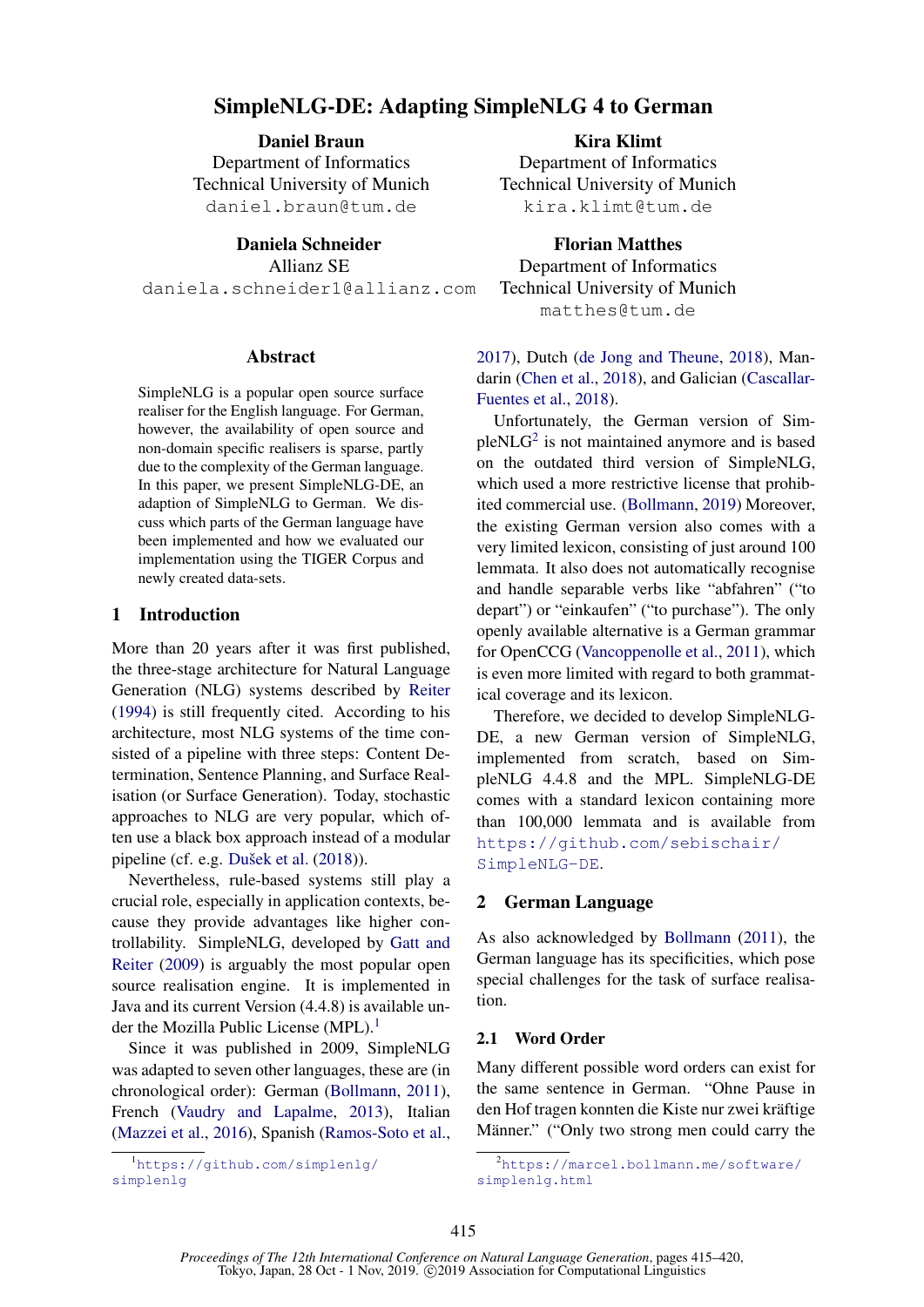box into the yard without a break.") can also be expressed by shuffling the sentence constituents, resulting in "Die Kiste in den Hof tragen konnten, ohne Pause, nur zwei kräftige Männer.", "In den Hof tragen konnten die Kiste, ohne Pause, nur zwei kräftige Männer.", or "Nur zwei kräftige Männer konnten die Kiste ohne Pause in den Hof tragen.". The German language is thus seen as a "partially free constituent order language" [\(Van](#page-5-10)[coppenolle et al.,](#page-5-10) [2011\)](#page-5-10), whereas the shuffling of constituents is called "scrambling" [\(Eisenberg](#page-5-11) [et al.,](#page-5-11) [2016,](#page-5-11) p. 881). Moreover, depending on the sentence type, the verb of a sentence must be placed at different positions. The finite verb has to be positioned either in second place, in the first place or in the last place [\(Eisenberg et al.,](#page-5-11) [2016,](#page-5-11) pp. 875-878).

### 2.2 Inflection

Manifold inflection rules are another major reason why the German language is, from a surface realisation perspective, more complex than e.g. English. For the English language, table look-ups for inflected forms can be performed reasonably. This is not feasible for German.

Whereas in the English language "the" as definite article and "a" / "an" as indefinite articles suffice, in German, "der", "die", and "das" as definite articles and "ein" and "eine" as indefinite articles exist. In the German language, additionally, all articles and pronouns must be inflected according to gender, number, person and grammatical case (nominative, genitive, dative, accusative). This results in more article forms, for instance for indefinite articles in "einen", "einem", "einer", "eines". [\(Eisenberg et al.,](#page-5-11) [2016,](#page-5-11) p. 341)

Inflection of nouns is dependent on the noun's gender, the grammatical case the noun is in, and the number (singular or plural). [\(Eisenberg et al.,](#page-5-11) [2016,](#page-5-11) pp. 146-228) Adjectives can be attributive, predicative, adverbial or nominalized. [\(Eisenberg](#page-5-11) [et al.,](#page-5-11) [2016,](#page-5-11) pp. 345-372) In most cases, attributive adjectives are inflected and change with the grammatical case, the number and the gender of the corresponding noun. The following examples illustrate the inflection:

- Inflection according to the case: "das große Haus" ("the big house"), in dative "dem großen Haus"
- Inflection according to the number: "das große Haus", in plural "die großen Häuser"

• Inflection according to the gender: "ein großes Haus" ("a big house", neutral), "die große Frau" ("a tall women", feminine)

Finally, verb conjugation reflects person, number, tense, voice, and mood. [\(Eisenberg et al.,](#page-5-11) [2016,](#page-5-11) p. 395) German verbs can be grouped into strong and weak verbs, depending on their inflection pattern in past tense and participle II. [\(Eis](#page-5-11)[enberg et al.,](#page-5-11) [2016,](#page-5-11) pp. 440-466) Weak verbs build their past tense forms with a syllable introducing t-suffix, e.g. "lachte" ("laughed"), "redete" ("talked") and their participle II form with "-t"/"-et", e.g. "gelacht", "geredet". Normally, the stem vocal of weak verbs does not change. Strong verbs, in contrast, do not build their past tense forms with a suffix, but with an alteration of the stem vocal (ablaut), e.g. "rufen - rief" ("to call called") or "finden - fand" ("to find - found"). Participle II forms are built with the suffix "-en" and, in some cases, with an ablaut: "singen - sang" ("to sing - sang"). Furthermore, there are some verbs with strong-weak mixed conjugation, or other irregularities, for example some modal verbs, auxiliary verbs, or the verb "wissen" ("to know").

# 2.3 Separable Verbs

Separable verbs (e.g. "losfahren" / "moving off"), also referred to as particle verbs, contain a prefix which can be separated. The order of the prefix ("los") and the verb ("fahren") can be reversed in some conjugated forms [\(Eisenberg et al.,](#page-5-11) [2016,](#page-5-11) pp. 705-714). The verb "hinausgehen" ("to step out", "to leave"), for instance, consists of the adverb "hinaus" ("out"), and the verb "gehen" ("to go"). When "hinausgehen" is conjugated, the first person in the present tense is "ich gehe hinaus" ("I step out"), where the prefix is separated from the verb. Prefix types range from prepositional, to adverbial, adjective or substantive particles. "Preis" ("price") in "preisgeben" ("to reveal") contains a substantive particle, whereas "widerspiegeln" ("to reflect"), contains a preposition as prefix. Separable verbs also exist in other languages like Dutch. [\(de Jong and Theune,](#page-5-6) [2018\)](#page-5-6)

## <span id="page-1-0"></span>2.4 Compound Words

Compounds are complex linguistic constructs consisting of several words. Subjective and adjective compounds can be built by combining two or more words into a compound, for example, "Wunderkind" ("prodigy child"), or "rubinrot"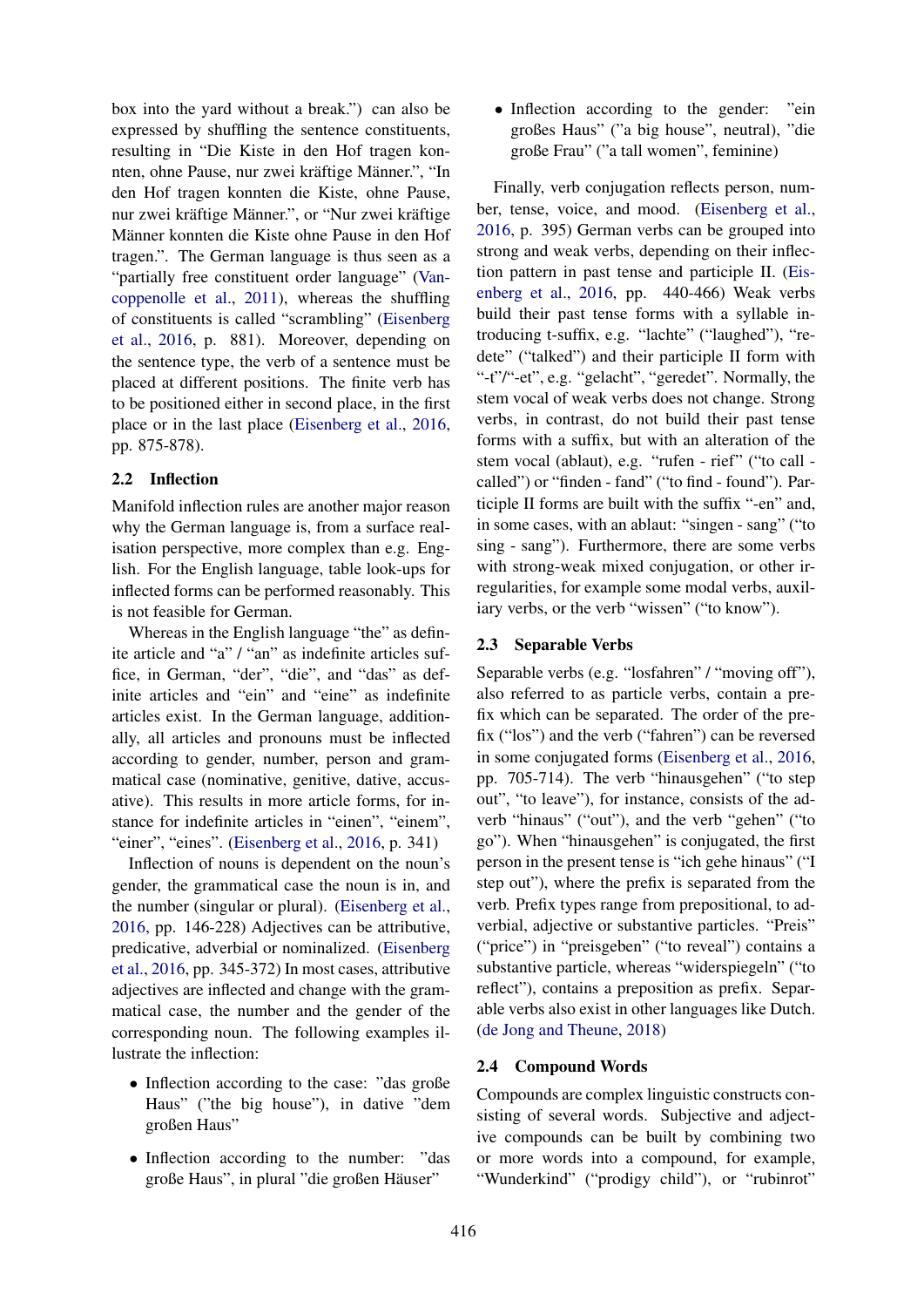("ruby red"). The last component of a compound word dominates the word, i.e., a "Wunderkind" is a "Kind" ("child") rather than a "Wunder" ("prodigy"). Internally, compound words can e.g. be inflected with a genitive ending, like in "Kapitänsmütze" ("captain's head"). The grammatical characteristics of the whole word, like the gender or the inflection type, are determined by the last component. Compound words are the most important way of building words in the German language. [\(Elsen,](#page-5-12) [2009\)](#page-5-12)

So-called word group lexemes are similar to compound words. They are fixed phrases of at least two separately written words. "Erste Hilfe" ("first aid"), "Europäische Union" ("European Union"), or "Vereinigte Arabische Emirate" ("United Arab Emirates") are examples for word group lexemes. [\(Elsen,](#page-5-12) [2009\)](#page-5-12) In contrast to compound words, word group lexemes are internally inflected. "Vereinigte Arabische Emirate" ("United Arab Emirates") is inflected in the dative case to "[aus den] Vereinigten Arabischen Emiraten" ("from the United Arab Emirates").

## <span id="page-2-2"></span>3 Grammatical Coverage

In this section, we describe which parts of the grammar of the German language are implemented in the first version of SimpleNLG-DE. In Section [5,](#page-4-1) we will discuss which important parts are not yet covered.

## 3.1 Syntax

The handling of the word order in SimpleNLG-DE is implemented according to the topological model of the "Duden" [\(Eisenberg et al.,](#page-5-11) [2016,](#page-5-11) pp. 874 - 880). The library currently supports two types of clauses, declarative clauses and questions. The word order for declarative clauses without a frontmodifier is *subject - finite verb - objects - other verb forms*. Unlike the previous implementation of SimpleNLG for German, SimpleNLG-DE detects separable verbs automatically and changes the word order to *subject - finite verb - objects - separable particle* (e.g. "Alice räumt das Auto ein." / "Alice is loading the car."). The handling of separable words is similar to the implementation in the Dutch version of SimpleNLG [\(de Jong](#page-5-6) [and Theune,](#page-5-6) [2018\)](#page-5-6). Separable verbs are marked as separable in the lexicon and the lexicon entry includes their prefix as a separate entry. Initiated subordinate clauses which contain a separable

verb have to be treated with care. As an example, the complex sentence "Florian geht einkaufen, Alex räumt sein Zimmer auf." ("Florian goes shopping, Alex cleans his room.") can be changed to "Florian geht einkaufen, während Alex sein Zimmer aufräumt." ("Florian goes shopping, while Alex cleans his room."), with the second sentence added as initiated subordinate clause to the first. In the second sentence, besides the changed word oder, the verb conjugation changes too. The separable verb is separated in the first clause ("räumt") auf" / "tidies up"), but stays together in the second clause ("aufräumt"). ([Agbaria,](#page-4-2) [2009\)](#page-4-2) For all initiated subordinate clauses, SimpleNLG-De does not split separable verbs.

Moreover, SimpleNLG-DE can produce five different kinds of questions: yes/no questions and questions about the subject and object of a sentence for both people ("wer" / "who") and things ("was" / "what").

Beyond the main clauses, SimpleNLG-DE can handle compound sentences connected with "und" ("and") or comma ("Der Hund bellt und die Katze miaut" / "The dog barks and the cat mews."), temporal, causal, conditional, consecutive, concessive, modal, comparative, final, and adversative subordinate clauses ("Die Sonne scheint, während es regnet." / "The sun shines while it is raining."), appositions ("SAP, eine deutsche Firma, ..." / "SAP, a German company, ..."), and enumerations ("SAP, Bayer und EON" / "SAP, Bayern, and EON").

## 3.2 Morphology

Morphology in SimpleNLG-DE is based on a combination of rules for regular inflections, extracted from [Eisenberg et al.](#page-5-11) [\(2016\)](#page-5-11) and [Agbaria](#page-4-2) [\(2009\)](#page-4-2), and a lexicon covering 100,000 unique lemmata (∼ 78,000 nouns, 10,000 verbs, 11,000 adjectives, 1,000 adverbs), which was extracted from Wiktionary<sup>[3](#page-2-0)</sup>. Like Wiktionary itself, the lexicon is licensed under the Creative Commons Attribution-ShareAlike 3.0 Unported (CC BY-SA  $3.0$ <sup>[4](#page-2-1)</sup> license. The lexicon does not contain all conjugated forms for all persons in all tenses but covers a set of forms big enough to create all inflected forms with additional rules. If a verb is not in the lexicon, it is conjugated regularly.

<span id="page-2-1"></span><span id="page-2-0"></span><sup>3</sup><https://de.wiktionary.org/>

<sup>4</sup>[https://creativecommons.org/licenses/](https://creativecommons.org/licenses/by-sa/3.0/deed.en) [by-sa/3.0/deed.en](https://creativecommons.org/licenses/by-sa/3.0/deed.en)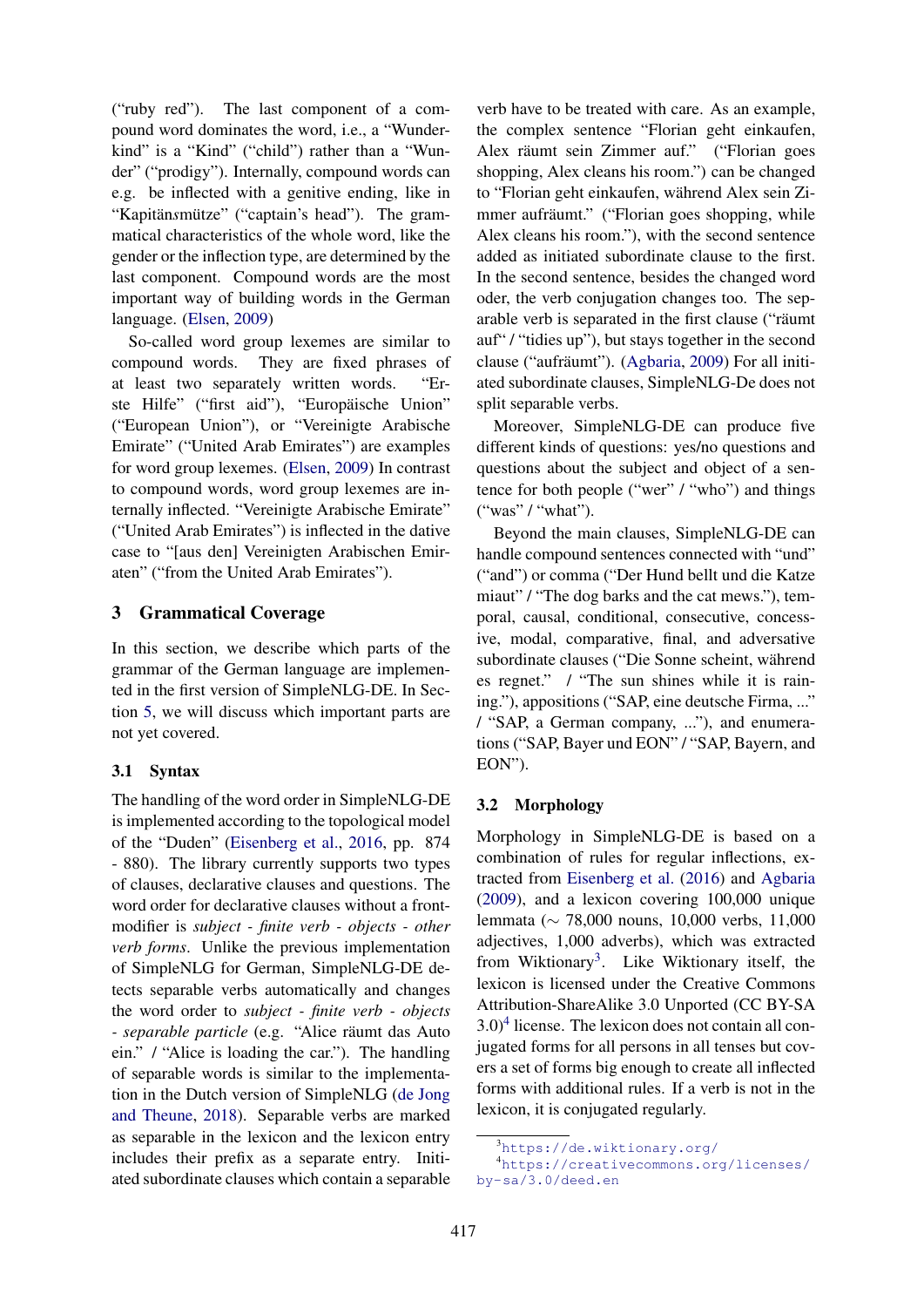Verb conjugation currently covers present, past, perfect, and future tense, passive in present and past, modal verbs in present, as well as the handling of separable verbs. Adjectives are declined according to the case, number, and article. Moreover, comparative and superlative for adjectives and adverbs can be generated. Nouns can be inflected based on the case and number and their articles according to the case, number, and gender, for both, definite and indefinite articles. Word group lexemes can also be inflected according to the case and number. Additionally, SimpleNLG-DE is able to automatically detect the contraction of prepositions and inflect adjectives correctly in cases like "in dem großen Haus" which can be contracted to "im großen Haus" ("in the big house").

### 3.3 Orthography

The orthography processor of SimpleNLG-DE handles terminating declarative clauses with ".", questions with "?", capitalising the first character in a sentence, and comma rules. If a sentence is set as a complement to another sentence, and both of them do not add a complementiser, or the complementiser is in a list of conjunctions which requires a comma, the complement is added with a preceding comma. For sentences added with the complementiser "und", no comma is added. Appositions have a comma added before and after them, no matter if "und" is contained in the apposition or not. Enumerations are connected by adding a comma between the first constituents, and separating the last one with "und", for instance in "A, B und  $C^{\prime\prime}$  ("A, B, and  $C^{\prime\prime}$ ).

## 4 Evaluation

Evaluating a surface realiser is in many aspects a difficult task. There are two facets which we tried to evaluate: First, how robust and correct is the implementation of the grammatical features described in Section [3](#page-2-2) and second, how much of everyday language can be covered with the current implementation of SimpleNLG-DE. The first aspect can be evaluated relatively easy by manually creating special test cases for the different grammatical features that have been implemented. Evaluating the coverage of a language is far more complex. The best, yet flawed, approach is choosing an existent corpus which is believed to be somewhat representative of the language as a

whole. This approach was also chosen by the authors of other versions of SimpleNLG. [Bollmann](#page-4-0) [\(2011\)](#page-4-0), for example, used five Wikipedia articles with 152 sentences in total to evaluate the coverage and achieved 75.66%. Unfortunately, the test data was not published, therefore, we can not compare the new implementation directly with the previous version on this dataset. Many other versions, like the Spanish and Mandarin versions, used translations of the 144 test sentences from the original SimpleNLG version. However, it should be noted that these sentences were merely meant to be an "indication of efficiency" test [\(Gatt and](#page-5-2) [Reiter,](#page-5-2) [2009\)](#page-5-2) and not an evaluation of the coverage.

We used more than 3,800 test sentences to evaluate the correct implementation of the grammatical features described in Section [3.](#page-2-2) These tests cover e.g. the inflection of verbs (2,436 sentences), the inflection of adjectives (1,002 sentences), and the inflection of nouns (390 sentences), but also other features like question generation. SimpleNLG-DE was able to generate all of these sentences correctly. The sentences were implemented manually and partially based on sentences from documents from the financial domain and partially written by the authors for testing purposes.

In order to get an estimate how much of the German language is covered, we used the TIGER Corpus [\(Brants et al.,](#page-5-13) [2004\)](#page-5-13). It contains 50,000 sentences of German newspaper articles taken from the "Frankfurter Rundschau". As newspaper text can contain rather complex phrase structures, it is considered suitable test data for a German language realiser. Annotations in TIGER corpus include semi-automatically generated POS-tags as well as syntactic structure, morphological and lemma information. The TIGER corpus is freely available for research and evaluation purposes.

Since writing the code to generate a sentence is a very time consuming task, we could not test our implementation on the whole corpus. Instead, we randomly chose 100 declarative sentences from the TIGER corpus (i.e. interrogative, imperative, and exclamatory sentences were excluded) and implemented them using SimpleNLG-DE. We used the annotations from the TIGER corpus to semi-automatically create the code for the tests, however all sentences were manually checked and adapted before they were added to the test set.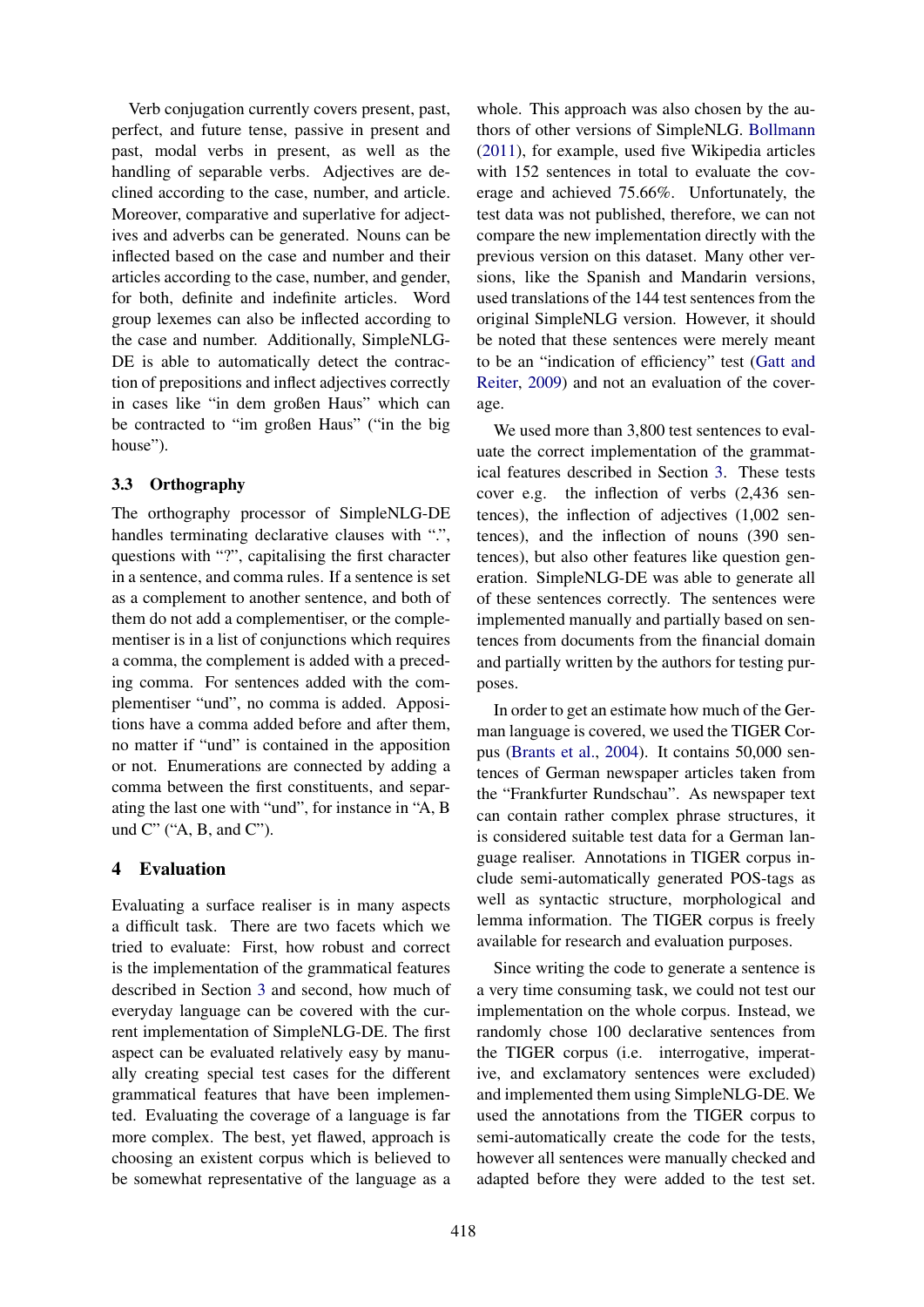84% of all sentences could be generated correctly using the library. Counted as correct are only sentences which are equal to their corresponding sentence in the corpus. The main reasons for wrongly realised sentences include problems with the pluralisation of irregular compound nouns which are not part of the lexicon and of verbs in cases where the corresponding noun is a number (e.g. "Im Schnitt waren es seit 1980 jedoch nur 4 208." / "On average, however, since 1980 it has been only 4 208.").

Since the code for the tests is only compatible with SimpleNLG version 4, we were not able to directly compare the performance of the old and new version of SimpleNLG on the TIGER corpus. For license reasons, the tests generated from the TIGER corpus are not published alongside the code of SimpleNLG-DE, however, all other tests are part of the repository.

### <span id="page-4-1"></span>5 Limitations

SimpleNLG-DE covers a subset of the German language. Some grammar parts are left for future work, due to the complexity of German language, its manifold inflected words and rules, and its diverse word order possibilities with a large number of exceptions. Indications on how to extend the library in the future, according to its current limitations, are given in this section.

Tenses currently not covered by SimpleNLG-DE are future II ("Ich werde es gekauft haben." / "I will have bought it.") and plusquamperfect tense ("Sie hatte Fußball gespielt." / "She had played football."). Furthermore, passive currently only works for present and preterite tenses, and modal verbs only work for present active. Phrases such as "soll verursacht sein" ("shall be caused"), for instance, are not covered. Only indicative mood is integrated. Conjunctive and imperative are not yet implemented.

Compound words (cf. Section [2.4\)](#page-1-0) are currently only correctly handled if they are part of the lexicon. While there are existing approaches on how to automatically split compound words into their respective parts (e.g. by [Baroni](#page-4-3) [et al.](#page-4-3) [\(2002\)](#page-4-3), [Koehn and Knight](#page-5-14) [\(2003\)](#page-5-14), [Daiber](#page-5-15) [et al.](#page-5-15) [\(2015\)](#page-5-15), [Sugisaki and Tuggener](#page-5-16) [\(2018\)](#page-5-16), and [Weller-Di Marco](#page-5-17) [\(2017\)](#page-5-17)), the problem is far from being trivial and is not yet addressed by the implementation.

For some German verbs, there are several cor-

rect ways to conjugate them. The verb "senden" ("to send"), for instance, in the third person past tense can either be conjugated to "sendete" or to "sandte", without changing the meaning. Such subtleties are currently not covered by the library. While in the previous example, this is merely a question of style, some verbs actually change their meaning. The verb "wachsen" in third person present tense in its irregular form is "er wächst" meaning "he is growing", whereas the regular form "er wachst" means "he waxes (sth.)". In future, an option for the user to set the desired meaning should be given.

### 6 Conclusion

In this paper, we presented SimpleNLG-DE, an adaption of the open source surface realiser SimpleNLG for the German language which is licensed under the MPL. The current implementation covers the most important basic features of the German language and comes with a lexicon covering more than 100,000 lemmata.

The implementation was validated by testing for grammatical functionality, e.g. verb conjugation, and language coverage on real-world newspaper articles from the TIGER corpus. SimpleNLG-DE was able to correctly reproduce 84% of the selected sentences from the TIGER corpus.

In the future, we would like to enhance the implementation by addressing the limitations mentioned in Section [5.](#page-4-1) Furthermore, we would like to test SimpleNLG-DE in different application domains with specific language, like the legal domain (cf. e.g. [Braun et al.](#page-5-18) [\(2019\)](#page-5-18)).

### Acknowledgments

This work has been sponsored by the German Federal Ministry of Education and Research (BMBF) grant A-SUM 01IS17049 and Allianz SE.

### **References**

- <span id="page-4-2"></span>Evelyn Agbaria. 2009. *PONS die deutsche Rechtschreibung*, volume 1. PONS GmbH, Stuttgart.
- <span id="page-4-3"></span>Marco Baroni, Johannes Matiasek, and Harald Trost. 2002. Predicting the components of german nominal compounds. In *ECAI 2002: 15th European Conference on Artificial Intelligence*, pages 470– 474.
- <span id="page-4-0"></span>Marcel Bollmann. 2011. [Adapting SimpleNLG to Ger](https://www.aclweb.org/anthology/W11-2817)[man.](https://www.aclweb.org/anthology/W11-2817) In *Proceedings of the 13th European Work-*